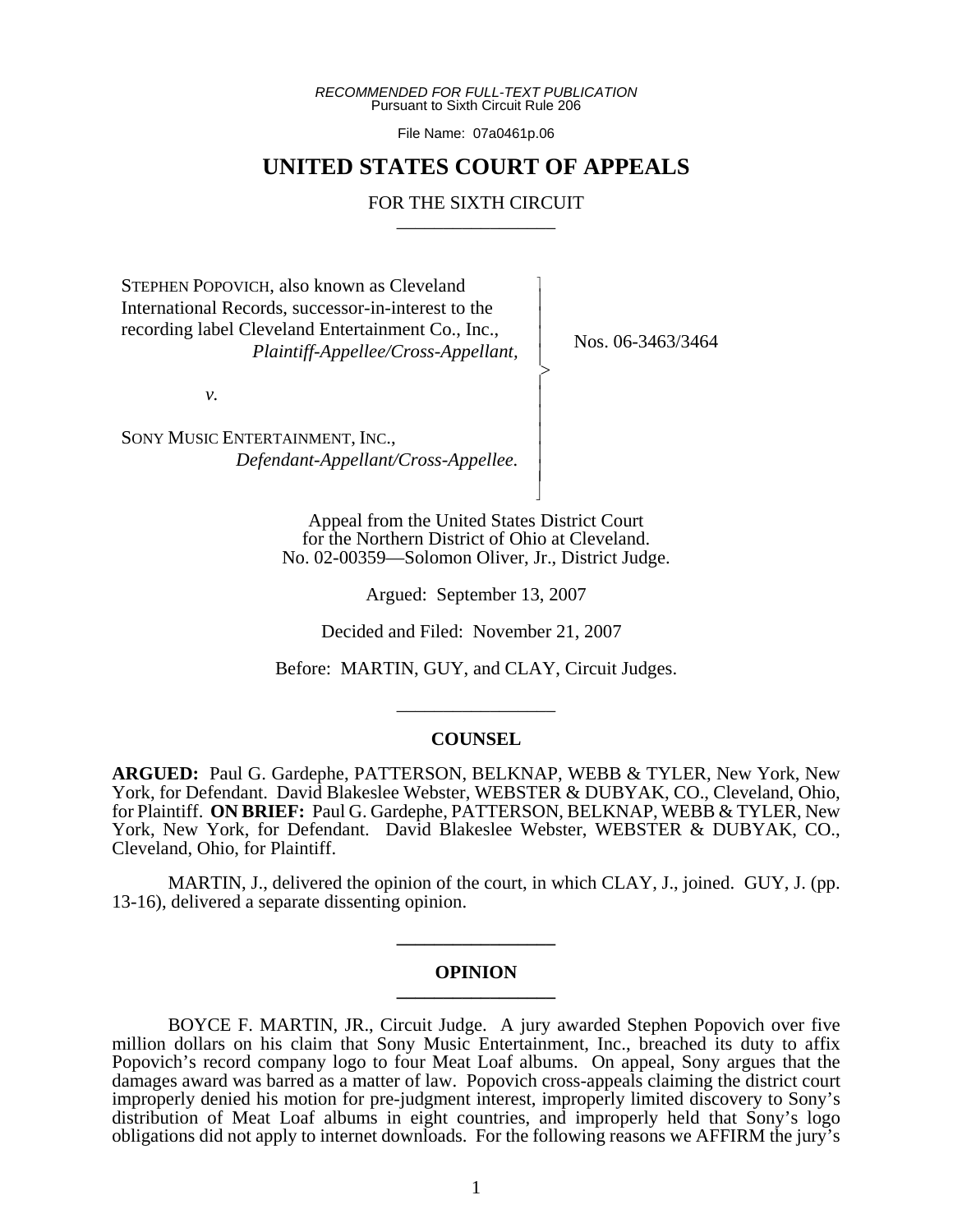verdict, the district court's denial of pre-judgment interest, and the exclusion of internet downloads from Sony's logo obligations. We reverse the district court's decision restricting discovery related to any new obligations created by the 1998 Agreement to the eight countries delineated in the original agreement, and remand for further proceedings.

### I.

### *A. Factual Background*

This case arises from an agreement entered into between the plaintiff Popovich and defendant Sony's predecessor-in-interest, CBS Records, almost 30 years ago. In 1977, CBS and Popovich's company, Cleveland Entertainment Company, entered into a production agreement granting CBS first refusal rights for any artists Popovich signed to Cleveland Entertainment. In return, CBS agreed to pay Cleveland Entertainment approximately \$150,000 per year for operating expenses, and royalties related to recordings generated by any Cleveland Entertainment artists that CBS accepted.

Additionally, CBS also agreed to place the logo for Cleveland Entertainment's trade name, "Cleveland International Records," on "records comprised exclusively of an Artists' performances" released in the United States and eight other foreign countries. In the event CBS breached its obligation to place the logo on a record, the 1977 Agreement limited Popovich's remedies:

no failure on the part of CBS to comply with its [logo] obligations pursuant to this paragraph 7.05 will constitute a material breach of this agreement; in such event, [CBS's] sole obligation to [Popovich] by reason of such failure shall be to rectify the error in all such materials prepared after its written receipt of written notice thereof from [Popovich].

In 1979, 1981, and 1984, CBS and Cleveland Entertainment renewed the 1977 agreement by entering into the same contract for 3 year periods each time. In addition to the logo obligation, these agreements also covered, among other things, royalty payment obligations between CBS and Cleveland Entertainment.

In August 1977, Popovich signed a promotional contract with recording artist Michael Lee Aday, known professionally as "Meat Loaf." Meat Loaf had recorded his first solo album – "Bat Out of Hell" – but no record label was willing to distribute the album. Popovich submitted "Bat Out of Hell" to CBS, which agreed to distribute it under its "Epic" label. "Bat Out of Hell" was released in 1977 and has since sold over 30 million copies worldwide. Between 1981 and 1984, CBS released three more Meat Loaf albums – "Dead Ringer," "Midnight at the Lost and Found," and "Hits Out of Hell," a compilation of greatest hits from Meat Loaf's first three albums. The parties do not dispute that these albums are covered by the 1977 Agreement.

In 1982, Popovich and his partners dissolved Cleveland Entertainment. Popovich retained the rights to use the Cleveland International Records tradename, logo, and recording label. Popovich created Popovich Ltd., and negotiated a new contract with CBS in 1982 with similar terms to the 1977 agreement. From 1986 to 1994, Popovich lived in Nashville, and for that time period, the Cleveland logo was not in use. When Popovich returned to Cleveland in 1994, he formed Popovich Music Group (PMG) and registered the name "Cleveland International Records" and the Cleveland logo to PMG.

On September 18, 1995, Cleveland Entertainment sued Sony for unpaid royalties due under the 1977 Agreement. The lawsuit did not allege any violations of the logo requirement contained in the 1977 Agreement. Ultimately, the lawsuit was settled, and on February 17, 1998, a Settlement Agreement was entered into by Sony and Cleveland Entertainment.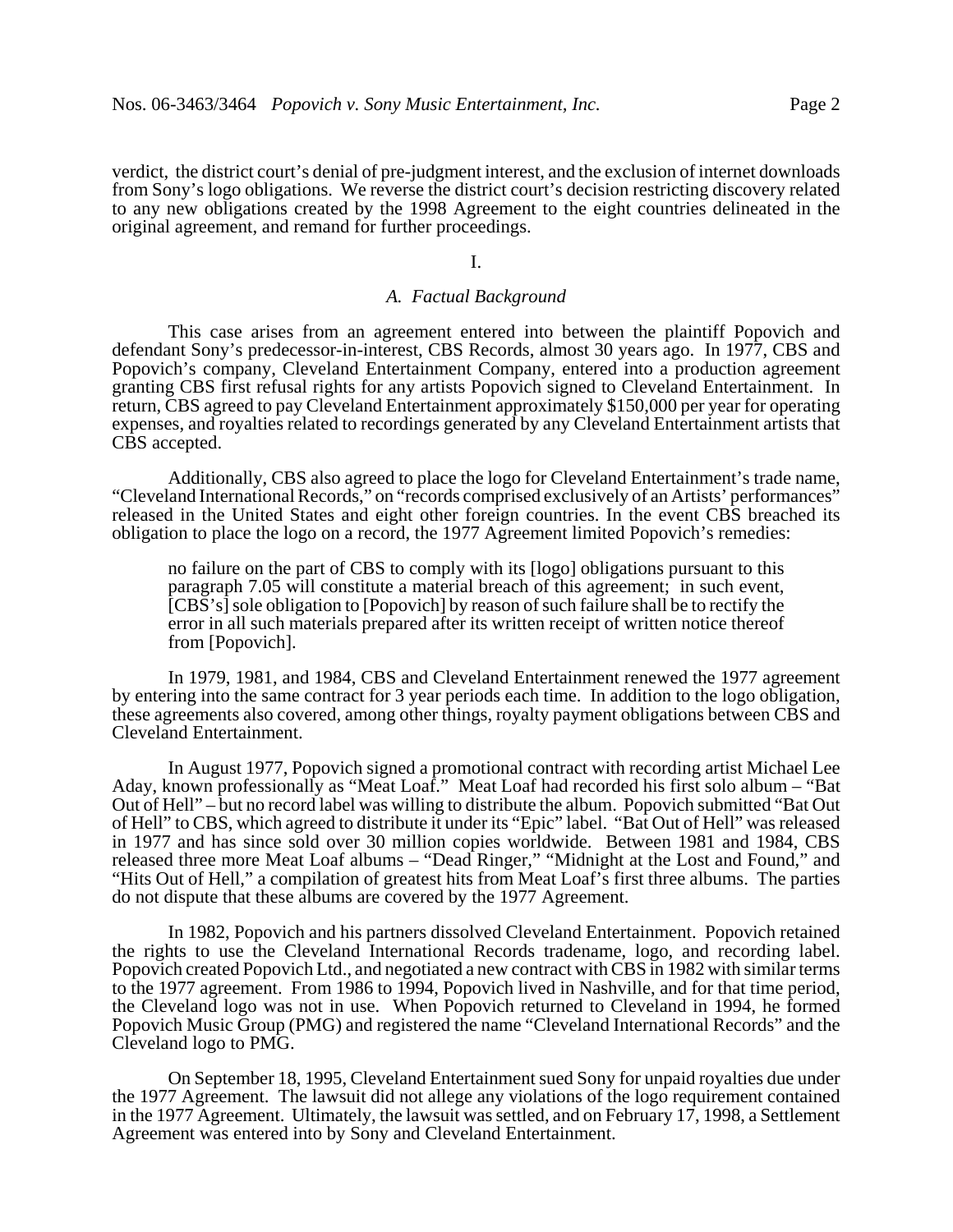The 1998 Settlement Agreement required Sony to pay a substantial sum of money to Popovich in exchange for a full and complete release of past claims from Popovich and Cleveland Entertainment. In addition, the parties negotiated a clause regarding Cleveland logo placement:

Sony Music will continue to place the Cleveland logo (in the design currently used on the tape configuration of "Bat Out of Hell") on albums, CDs, cassettes, and all other forms and configurations of master recordings embodied on the albums entitled "Bat Out of Hell," "Dead Ringer," "Midnight at the Lost and Found," "Hits Out of Hell" and will add such logo to all forms and configurations on which it does not presently appear (including CDs) manufactured by Sony Music after September 1, 1998, provided, however, that Sony Music shall reasonably determine the size and location of such logo.

The parties also reaffirmed the 1977 Agreement, stating: "[e]xcept as otherwise provided in the [Settlement] Agreement, the parties expressly ratify and confirm in all respects the January 1977 Agreement and each and every provision thereof."

# *B. Procedural Background*

On February 26, 2002, Popovich filed the instant action alleging reverse passing off under both state and federal statutes, rescission, breach of contract, and fraud. The district court granted summary judgment to Sony on the reverse passing off, rescission and fraud claims. Regarding the remaining breach of contract claims, Popovich alleged that Sony failed to comply with the 1998 Agreement's logo requirement. He alleged three specific breaches: (1) Sony failed to place the Cleveland logo on some copies of the four Sony Meat Loaf Albums, (2) Sony failed to place the Cleveland logo on compilation albums containing songs from the Sony Meat Loaf Albums, as allegedly obligated to do by the 1998 Agreement, and (3) Sony failed to display the Cleveland logo when any songs from the Sony Meat Loaf Albums were purchased for internet streaming or downloading.

In its motion for summary judgment on Popovich's breach of contract claims, Sony argued that the 1998 Agreement merely ratified the 1977 Agreement, and unambiguously did not grant Popovich any logo placement rights on compilations nor did it obligate Sony to place a logo on any internet downloads or streams of Meat Loaf albums. Sony recognized that it failed to place the logo on the copies of the four Meat Loaf albums in violation of the 1977 and 1998 agreements, but argued that the 1977 Agreement limited Popovich's remedy and precluded him from seeking damages resulting from Sony's breach. The district court held that the 1998 Agreement was ambiguous regarding whether or not Sony's logo obligation was extended to compilations and whether or not Popovich's remedy was limited by the 1977 Agreement, and allowed those issues to go to the jury. The district court granted summary judgment in Sony's favor regarding its logo obligations on internet downloads, finding that the 1998 Agreement unambiguously did not include internet downloads.

After trial, the jury returned a verdict holding Sony in breach of contract. The jury awarded Popovich \$5,057,916.00 in damages. In response to a series of special interrogatories, the jury found by a preponderance of the evidence that:

- 1. The 1998 Settlement Agreement obligates [Sony] to place the Cleveland International Records logo on compilation products consisting of at least one Meat Loaf master recording;
- 2. The term "manufactured by Sony" in the 1998 Settlement Agreement does not limit Sony Music's obligations under the 1998 Settlement Agreement to only products actually manufactured by Sony Music; and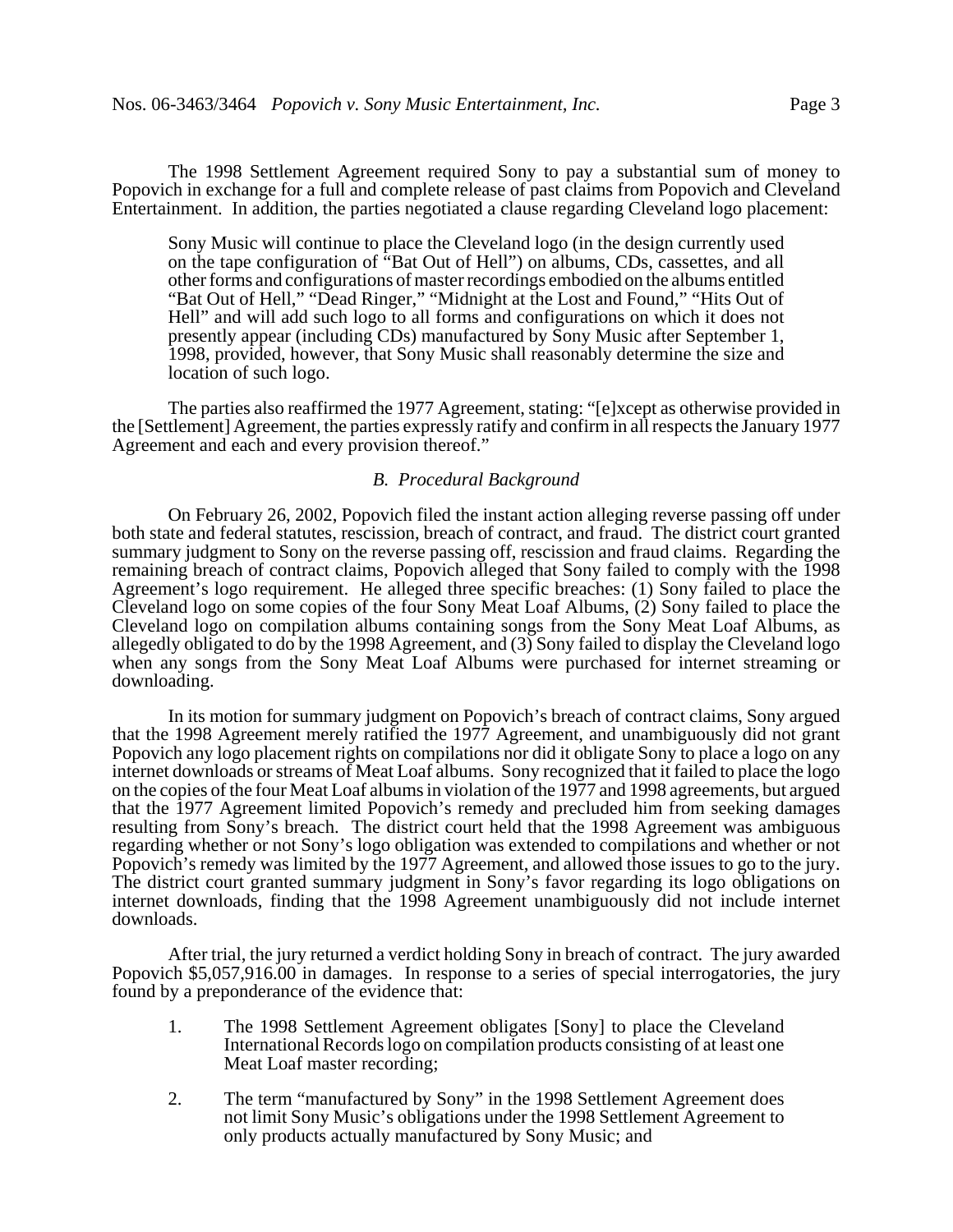3. The 1977 [Agreement] does not obligate [Sony] to place Cleveland International Records logo on CDs comprised exclusively of Meat Loaf master recordings.

The district court entered judgment against Sony on May 31, 2005.

Sony renewed its previous motion for Judgment as a Matter of Law, or in the alternative, a new trial. The district court denied Sony's motion on January 23, 2006. The district court denied Popovich's motion for pre-judgment interest, specific performance, and attorneys fees, but granted his motion for post-judgment interest.

Both parties have filed appeals. Sony argues that the 1977 and 1998 agreements were unambiguous with regard to Sony's logo obligations and Popovich's available remedy for Sony's breach of its logo obligations, and is thus entitled to judgment as a matter of law. According to Sony, the 1977 and 1998 agreements must be read as one agreement, and that when done, it is clear that Sony's logo obligations were not expanded by the 1998 agreement to cover compilations. Sony also argues that it is unambiguous that the remedy limitation contained in the 1977 Agreement also applied to Sony's logo obligations under the 1998 agreement and Popovich is thus not entitled to any damages. In the alternative, Sony argues that the damages theory Popovich pursued at trial is not allowed under New York law.

Popovich appeals the district court's finding that the 1998 Agreement unambiguously excluded internet downloads from Sony's logo obligation and unambiguously limited Sony's logo obligation to CDs released in the United States, Canada, the United Kingdom, France, Germany, Italy, Spain, Japan and Australia. Popovich also appeals the district court's denial of his motion for pre-judgment interest.

### II.

*A. Was the district court correct in determining that the 1998 Settlement Agreement was ambiguous regarding whether the remedy limitation of the 1977 Agreement applied to Sony's breach of its logo obligation under the 1998 Settlement Agreement?*

Sony argues that the district court erred when it determined that it was ambiguous whether the remedy limitations clause contained in the 1977 Agreement applied to the logo obligation in the 1998 Agreement. According to Sony, the plain language of the remedy limitation clause contained in the 1977 Agreement unambiguously applies to the 1998 Agreement vis-a-vis the 1998 Agreement's ratification clause. That clause states that "[e]xcept as otherwise provided in the Agreement, the parties expressly ratify and confirm in all respects the January 1977 Agreement and each and every provision thereof." Sony reasons that this clause expressly preserved the remedy limitation of the 1977 Agreement. According to Sony, "[t]he obvious intent of the broad ratification clause was to maintain in place all provisions of the 1977 Agreement not specifically altered or modified, including the limitation of remedies clause." Appellant's Br., at 27.

The district court did not disagree with Sony's reasoning, it simply found that while the 1998 Agreement did ratify and confirm the 1977 Agreement, the remedy limitation clause by its own terms unambiguously applies only to the logo obligations contained in paragraph 7.05 of the 1977 Agreement. According to the district court, if the 1998 Agreement contained new logo obligations, such as for compilations, CDs, or internet downloads, the remedy limitation contained in paragraph 7.05 of the 1977 Agreement would not apply to those new obligations. Alternatively, if the 1998 Agreement did not create any new logo obligations, then the remedy limitation would apply to Popovich's claims as all of Sony's logo obligations would necessarily fall under paragraph 7.05 of the 1977 Agreement.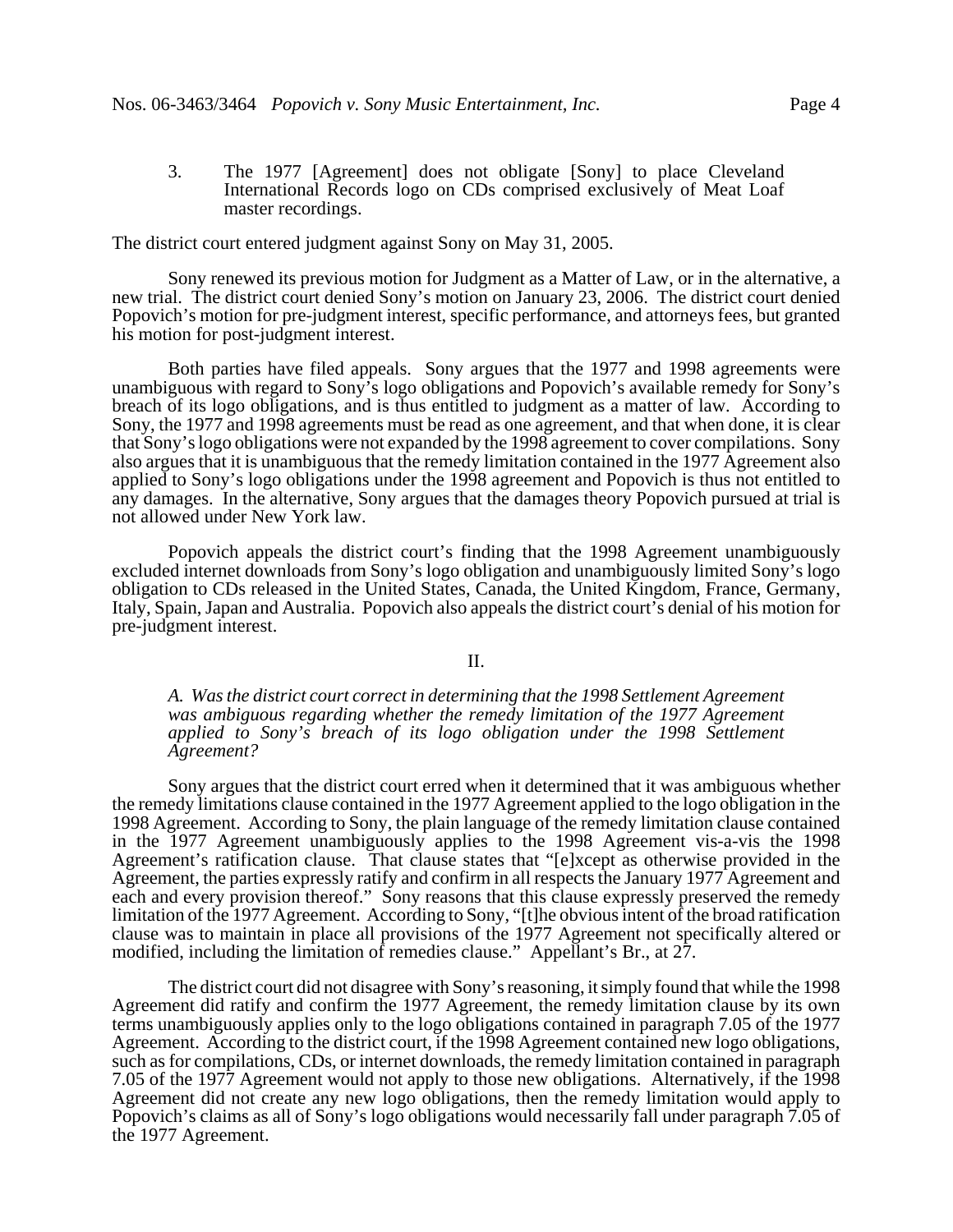This Court reviews a district court's grant of summary judgment de novo. *Monette v. Electronic Data Sys. Corp.*, 90 F.3d 1173, 1176 (6th Cir.1996). Summary judgment is appropriate if, pursuant to Rule 56(c) of the Federal Rules of Civil Procedure, "the pleadings, depositions, answers to interrogatories, and admissions on file, together with the affidavits, if any, show that there is no genuine issue as to any material fact and that the moving party is entitled to a judgment as a matter of law." Fed.R.Civ.P. 56(c). Additionally, this Court must construe the facts and draw all inferences in favor of the non-moving party. *Matsushita Elec. Indus. Co. v. Zenith Radio Corp.*, 478 U.S. 574, 587-88 (1986).

Per the terms of both agreements, New York law governs. In a contract interpretation case, summary judgment is appropriate if the contractual terms are unambiguous and the court can make a ruling as a matter of law. *See, e.g., Hindes v. Weisz*, 303 A.D.2d 459, 460-61 (N.Y. App. Div. 2003). "If there is ambiguity in the terminology used, however, and determination of the intent of the parties depends on the credibility of extrinsic evidence or on a choice among reasonable inferences to be drawn from extrinsic evidence, then such determination is to be made by the jury." *Hartford Acc. & Indem. Co. v. Wesolowski*, 305 N.E.2d 907, 909 (N.Y. 1973) (internal citations omitted).

Just as the district court held, we also believe it is clear the limitation remedy applies to the logo obligations of the 1977 Agreement. The remedy limitation, however, is constricted to Sony's obligations under paragraph 7.05, and does not limit Popovich's remedies for breach of any other aspect of the 1977 Agreement: "no failure on the part of [Sony] to comply with its obligations pursuant to *this* paragraph 7.05 will constitute a material breach . . . ." (emphasis added).

Turning to the 1998 Agreement, we do not believe the district court erred in holding that it was ambiguous whether the remedy limitation applied to Sony's logo obligations under the new agreement. Sony argues that the 1998 Agreement's broad ratification of the 1977 Agreement —"[e]xcept as otherwise provided in the Agreement, the parties expressly ratify and confirm in all respects the January 1977 Agreement and each and every provision thereof" — expressly incorporates the limitation of remedies found in paragraph 7.05 of the 1977 Agreement into the 1998 Agreement. The district court found, however, that the limitation contained in 7.05 only applied to that paragraph by its own express terms, and the broad ratification of the 1977 Agreement did not expand the limitation, but rather reinforced its application to paragraph 7.05 only. We do not believe this was error.

The relevant question is whether the 1998 Agreement expanded Sony's logo obligation beyond its obligations under paragraph 7.05 of the 1977 Agreement. If there are no new obligations, then all of Sony's logo requirements fall under the limitation remedy of paragraph 7.05. However, if the 1998 Agreement created new logo obligations, the express terms of that agreement did not include a remedy limitation, nor did the parties expressly apply the remedy limitation of paragraph 7.05 to those new obligations. As the district court held, if Sony failed to meet any new obligations created by the 1998 Agreement, Popovich may "sue for breach of contract and seek the full range of relief afforded by contract law." We believe the district court was correct in this holding given the language of both agreements.

*B. Was the district court correct in determining the 1998 Settlement Agreement was ambiguous regarding Sony's obligation to affix Popovich's logo to compilations and internet downloads, and whether the 1977 Agreement was ambiguous regarding Sony's obligation to affix the logo to CDs?*

The district court ruled on summary judgment that the 1998 Agreement was ambiguous with regard to Sony's obligation to place the Cleveland logo on compilations and internet downloads containing Meat Loaf songs and the 1977 Agreement was ambiguous as to Sony's logo obligation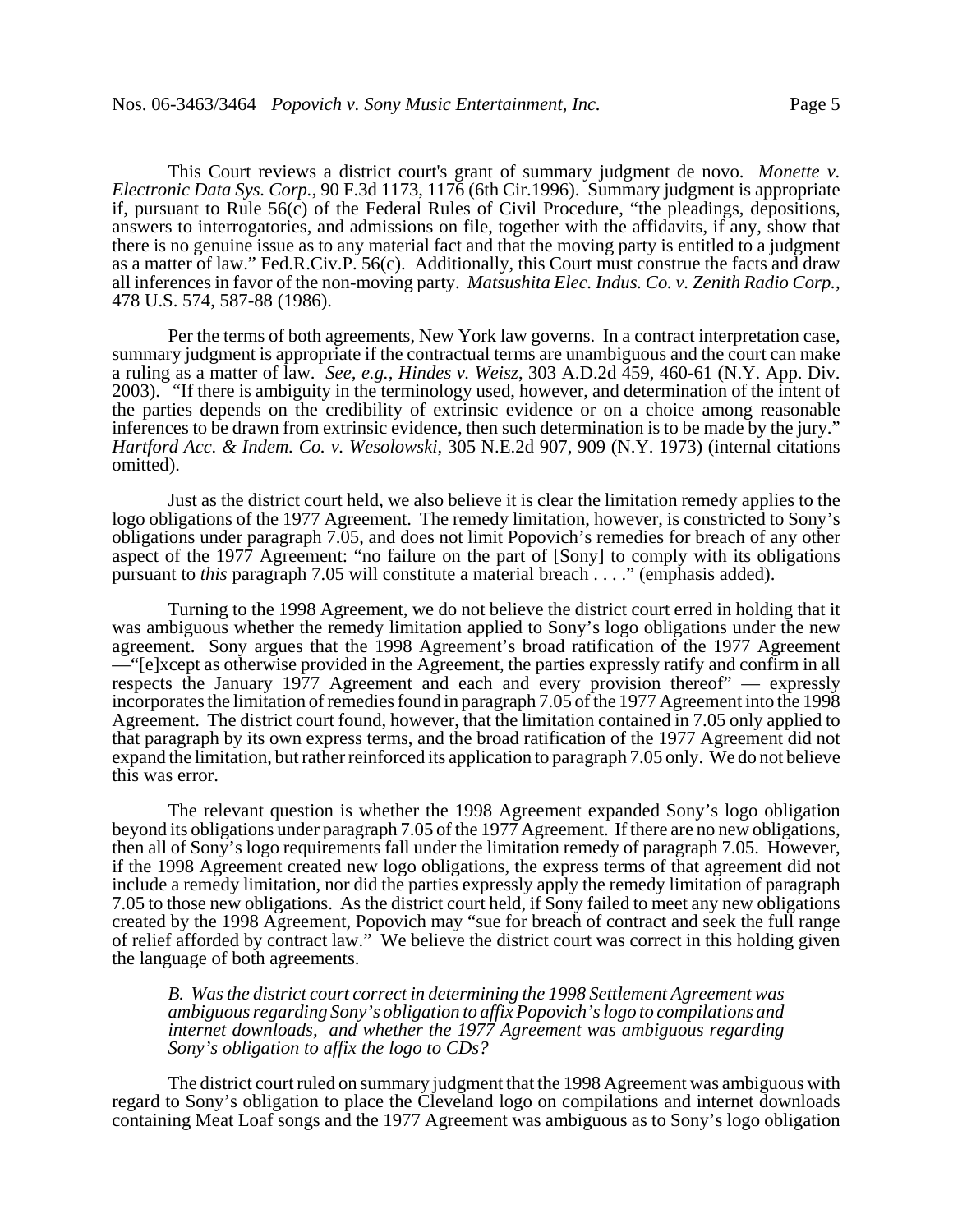on CDs. Given the discussion above with regard to the remedy limitation, this ruling was very important as it left to the jury to decide whether the 1998 Agreement expanded Sony's logo obligation to compilations, downloads and CDs. The jury ultimately determined that the 1977 Agreement did not obligate Sony to place logo's on CDs, the 1998 Agreement obligated Sony to place the logo on CDs and compilations, and the 1998 Agreement's logo obligation was not limited to only items "manufactured by" Sony. These findings greatly increased Sony's potential liability for breach of the logo obligation under the 1998 Agreement.

### *1. CDs*

Not surprisingly, with regard to CDs, Sony argues on appeal that the 1977 Agreement's logo obligation unambiguously applied to CDs, and the 1998 Agreement simply reinforced that obligation and did not create any new obligations. Sony apparently took the opposite approach in its motion for summary judgment. According to the district court, in a footnote in its summary judgment briefing, Sony stated "[t]he plain language of the 1977 Agreement strictly enumerated the product formats upon which the CIR Logo would appear – and did not make any provision for the subsequent emergence of the CD format." Relying on Sony's statement and there being no opposition on this point from Popovich, the district court ruled that the 1977 Agreement logo obligation unambiguously did not apply to CDs. Apparently Sony's trial strategy changed after the district court's summary judgment order found that the limitations remedy would not apply to new logo obligations under the 1998 Agreement. Realizing its exposure had been greatly increased by the district court's ruling, Sony moved for reconsideration, arguing that the district court read too much into its footnote. While the district court expressed its frustration with Sony for changing its stance, it did reverse its earlier ruling and found the 1977 Agreement was ambiguous with regard to whether the logo obligation applied to CDs. Now Sony argues that the 1977 Agreement unambiguously applies to CDs and the 1998 Agreement did not expand any of the logo obligations of the earlier agreement.

The 1977 Agreement states that Cleveland's logo would be placed on "phonograph records." Paragraph 13.05 of that agreement defines "Records," "Phonograph Records," and "Recordings" as "all forms of reproductions, now or hereafter known." According to Sony, the "now or hereafter known" language encompasses any advancements in physical media, such as CDs, that have been developed since 1977 to replace vinyl records and cassette tapes. Sony further argues that the 1998 Agreement confirms this interpretation. Paragraph 5 of the 1998 Agreement states that "Sony Music *will continue* to place the Cleveland logo . . . on albums, CDs, cassettes, and all other forms and configuration of master recordings embodied on the albums . . . ." (emphasis added).

Popovich counters by arguing that the 1977 Agreement limits the logo obligation to the labels and jackets of "disc albums" and "tape albums." The term "disc album" is not defined, and it was that term that led the district court to conclude that the agreement was ambiguous as to whether it covered CDs.

Once again, we do not believe the district court erred in its analysis. Not only did Sony take the position in earlier briefing that the 1977 Agreement unambiguously did *not* cover CDs, but at the preliminary injunction hearing, Sony's own expert testified that he could not say "it's 100 percent given" that CD's were included. Given the ambiguous language of the 1977 Agreement's logo obligation, Sony's previous stance that CDs were not covered, and the expert testimony stating it was not absolutely clear whether CDs were covered, we do not believe the district court erred in holding that the 1977 Agreement was ambiguous with regard to whether CDs were covered by paragraph 7.05's logo obligation.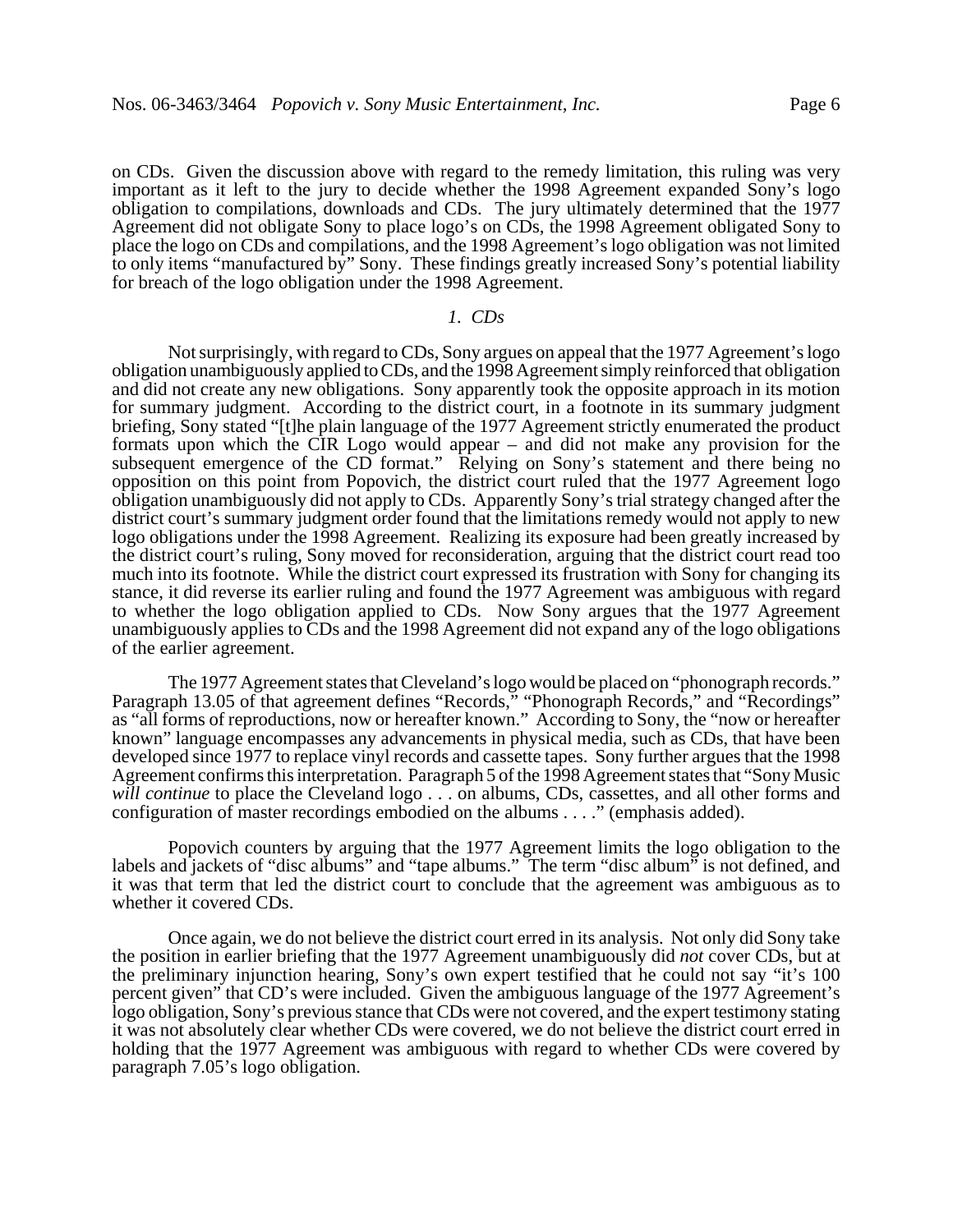### *2. Compilation Albums*

As the district court accurately noted, "[t]he compilation dispute centers around whether the 1998 Agreement expanded Popovich's rights by requiring Sony to place the CIR logo on any Sony release containing at least one song from any Sony Meat Loaf Album. Neither party disputes that the language of the 1977 Agreement covers only albums comprised exclusively of Meat Loaf songs." The district court ultimately held that the 1998 Agreement was ambiguous as to whether it covered compilations, and allowed the jury to decide the issue. The jury found that the 1998 Agreement obligated Sony to place Cleveland's logo on compilations containing at least one Meat Loaf song.

Sony argues that because the 1998 Agreement does not expressly overrule the 1977 Agreement's exclusion of compilations, it is unambiguous that the 1998 Agreement does not cover compilations. This argument is not well taken.

The relevant language in the 1998 agreement states that Sony will place a logo "on albums, CDs, cassettes, and all other forms and configurations of master recordings embodied on the albums . . . ." The relevant terms are "all other forms and configurations" and "master recordings embodied on the albums." The district court found that the terms "forms" and "configurations" could include compilations or any other arrangement of the master recordings. The court realized these terms could also mean simply other types of physical formats such as CDs, cassettes, etc. The district court was also puzzled by the term "master recordings embodied on," finding it could be read to include any individual master recording from one of the albums or to albums comprised exclusively of Meat Loaf songs embodied on the Meat Loaf albums.

Also troubling is the use of the word "continue" in the 1998 Agreement: "Sony Music will continue to place the Cleveland logo on albums." Sony contends that the use of the word "continue" merely reaffirms its prior obligations under the 1977 Agreement. While the 1977 Agreement is clear — "phonograph records comprised exclusively of an Artist's performances recorded hereunder" the 1998 Agreements language is much broader, yet incorporates the word "continue." Analyzing the language of the two agreements only led the district court to more questions than answers. The district court then analyzed extrinsic evidence in order to clear up the ambivalent language of the 1998 Agreement, but found that neither previous drafts of the 1998 Agreement nor both sides' experts' opinions cleared up the issue. Inevitably, the district court concluded the 1998 Agreement was ambiguous as to compilations.

We agree with the district court that the 1998 Agreement is ambiguous as to whether compilations are covered by the logo obligation. While it appears compilations are covered simply because the term "master recordings embodied on the albums" refers to individual songs on the albums, the use of the word "continue" raises the question of whether the parties were merely reaffirming the previous obligations of the 1977 Agreement. Given these obvious ambiguities, we believe the district court did not err in submitting this issue to the jury.

### *3. Internet Downloads*

Popovich appeals the district court's decision on summary judgment finding that the 1998 Agreement unambiguously did not cover internet downloads. The district court held that the language "manufactured by Sony Music after September 1, 1998" precludes items not "manufactured" by Sony. In the words of the district court, "while Sony 'manufactures' albums, CDs, and cassettes, asserting that Sony 'manufactures' Internet downloads or streaming audio requires a liberal interpretation of 'manufacture.' Such an interpretation is simply too great a stretch for this court to conclude that there is ambiguity in the language."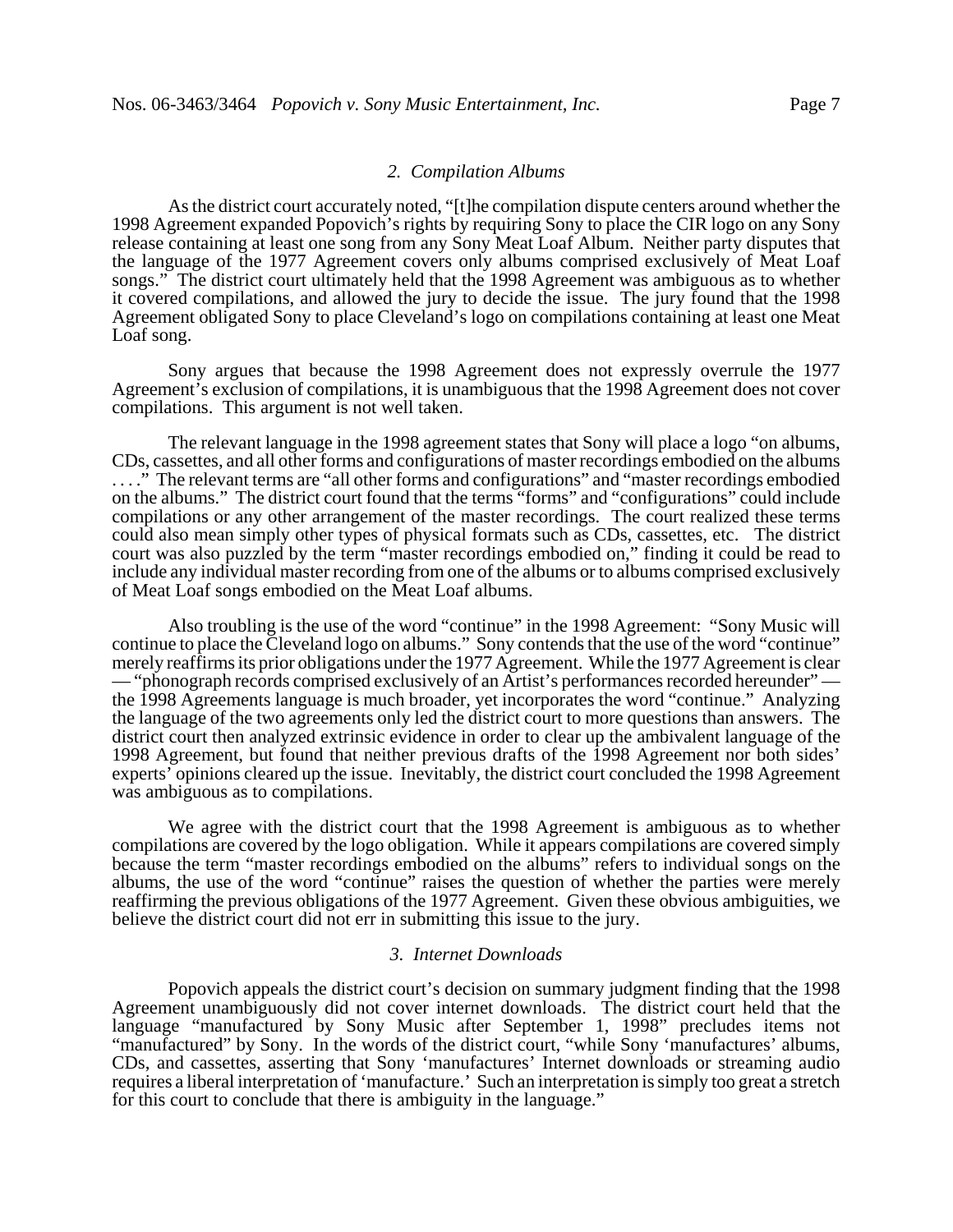Popovich contends that the "all forms and configurations" language was intended to cover future music formats such as internet downloads, and the "manufactured by Sony Music after September 1, 1998" language merely provides Sony a grace period to comply with its obligations.

The relevant question for this Court is whether the sentence "all forms and configurations . . . manufactured by Sony" includes internet downloads. Neither party has cited to, nor have we been able to find, a case holding that internet downloads may be "manufactured." As the district court noted, had the parties included the words "distributed by," the agreement would have lent itself to the interpretation that internet downloads were meant to be included in the logo obligation. As a result, we do not believe the district court erred in its holding that it is an unreasonable interpretation of the language of the agreement to conclude it covers internet downloads.

Popovich raises the doctrine of "new use" in his appeal. According to Popovich, New York courts have held that where one party wants contractual language governing a work's distribution to be broadly construed to govern use in a new medium, and the other party attempts to limit the application of the agreement, the burden of excluding the right to the new use will rest with the party attempting to limit the application, in his case, Sony. The Second Circuit applied the new-use doctrine in *Boosey & Hawkes Music Publishers, Ltd. v. Walt Disney Co.*, 145 F.3d 481, 486-87 (2d Cir. 1998). In doing so, the court stated that the words of the contract govern, and a court should not favor one party over the other. "If the contract is more reasonably read to convey one meaning, the party benefitted by that reading should be able to rely on it; the party seeking exception or deviation from the meaning reasonably conveyed by the words of the contract should bear the burden of negotiating for language that would express the limitation or deviation. This principle favors neither licensors nor licensees. It follows simply from the words of the contract." *Id.* at 487. The New York Court of Appeals affirmed the Second Circuit's reasoning in *Greenfield v. Philles Records, Inc.*, 780 N.E. 2d 166, 171-72 (N.Y. 2002). The New York court held that the reasonable interpretation of the contract governs. *Id.* at 172.

It is important to remember that the new-use doctrine has only been applied in the licensing arena and has not been applied to the factual situation in the present case. Regardless, taking into account the new-use doctrine's requirement that the language of the contract must be more reasonably read to include the new-use being proposed — here, internet downloads — the language "all forms and configurations . . . manufactured by Sony" is not more reasonably read to include internet downloads than to exclude internet downloads.

Based on the above, the district court's decision that the 1998 Agreement unambiguously does not include internet downloads should be affirmed.

# *C. Was the district court correct in allowing a "cost of completion" damages theory?*

Sony argues that the district court erred as a matter of law in allowing "cost of completion" damages to be argued at trial. According to Sony, New York does not allow such damages under the circumstances of this case. Sony is wrong.

In New York, the measure of damages in a breach of contract claim is typically the "value of the promised performance." *Schonfeld v. Hilliard*, 218 F.3d 164, 175 (2d Cir. 2000) (applying New York law). "When a defendant's breach of contract deprives a plaintiff of an asset, the courts look to compensate the plaintiff for the market value of the asset in contradistinction to any peculiar value the object in question may have had to the owner." *Id.* at 178 (internal quotation marks and citations omitted). As the Second Circuit noted in *Schonfeld*, if the asset has a readily identifiable market, it is much easier to determine the market value compared to an asset with no market. *Id.* However, "an asset does not lose its value simply because no such market exists." *Id.*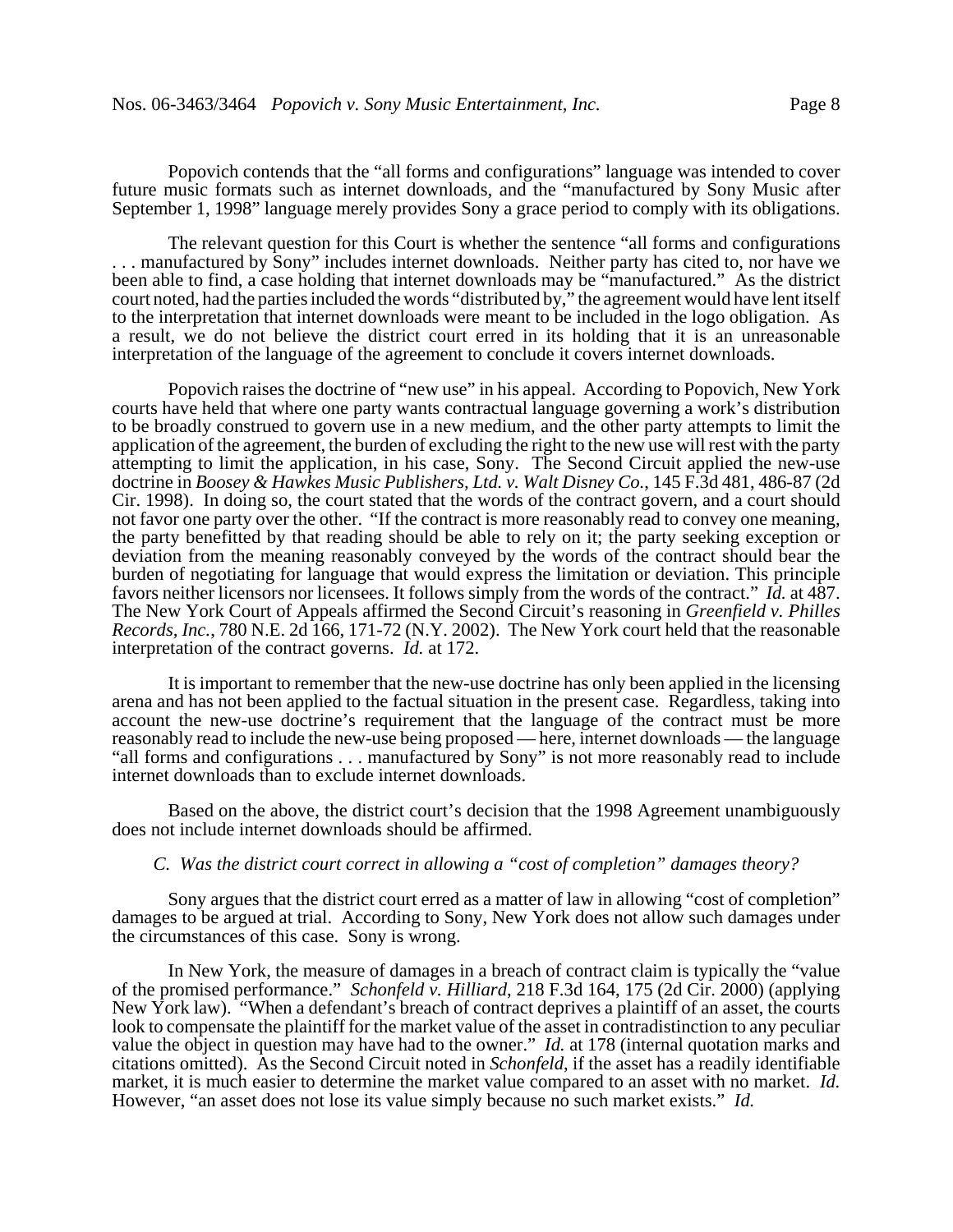Where, as in this case, the asset is intangible — Popovich's right to have Sony affix his logo to Meat Loaf albums — New York courts have adopted the hypothetical market standard in order to determine the asset's value. *Id.* (citing *Nestle Holdings, Inc. v. Commissioner*, 152 F.3d 83, 88 (2d Cir. 1998) (trademark); *American Soc'y of Composers, Authors and Publishers v. Showtime/The Movie Channel, Inc.*, 912 F.2d 563, 569 (2d Cir.1990) (music license); *W.T. Grant Co. v. Srogi*, 52 420 N.E.2d 953 (N.Y. 1981)). The Supreme Court defined the hypothetical market standard in *United States v. Cartwright*: "[t]he fair market value is the price at which the property would change hands between a willing buyer and a willing seller, neither being under any compulsion to buy or to sell and both having reasonable knowledge of relevant facts." 411 U.S. 546, 551 (1973). Accordingly, New York courts have allowed expert testimony on the hypothetical market value of an intangible asset, and evidence of sales data of comparable assets. *Schonfeld*, 218 F.3d at 178 (citing numerous New York cases).

The district court in this case properly allowed Popovich to pursue a damages theory consistent with the above law, namely, how much it would cost Popovich to obtain the logo rights elsewhere.

Sony also argues on appeal that Popovich's evidence on damages was insufficient and attacks Popovich's expert, Ronald DiMattia. Sony argues that DiMattia was unqualified to testify as an expert, and his model of damages was inapplicable to the present case. This court reviews a district court's decision concerning expert testimony for abuse of discretion. *Kumho Tire Co., Ltd. v. Carmichael*, 526 U.S. 137, 152-53 (1999).

Prior to trial, the district court conducted an evidentiary hearing in order to determine whether the expert testimony offered by both parties was admissible under *Daubert*. The district court ultimately allowed both DiMattia and Sony's expert, Jill Voigt, to testify about the market value of comparable intangible assets. Without rehashing each finding of the district court, it is apparent the district court thoroughly examined DiMattia's credentials and experience, and concluded that despite having minimal experience in evaluating a contract or logo right, "DiMattia's extensive experience in business valuation, including valuation of business units and business assets, [was] sufficient to qualify him as an expert on the value of the contract right in this case." This determination was not error.

DiMattia offered evidence on the market for custom CDs. Music companies sell custom CDs to corporate customers, which bear the corporation's name and logo and typically contain music selected by the corporation. Voigt offered evidence on the value of license agreements for cobranded credit cards. The district court found that both expert's testimony provided a comparable market and was a reasonable basis for the assessment of damages. Again, the district court did not abuse its discretion in allowing both sides to present this expert testimony.

In evaluating the sufficiency of the evidence, we will not set aside a verdict "if there is any credible evidence to support [the] verdict." *Farber v. Massillon Bd. of Ed.*, 917 F.2d 1391, 1395 (6th Cir. 1990). A review of DiMattia's testimony reveals evidence sufficient to support the jury's award. DiMattia estimated damages at \$3 per CD. While there was some dispute as to the number of CDs without the logo, the high estimate would have resulted in damages over \$30 million using DiMattia's per CD damages estimate. Voigt testified that damages would not exceed \$105,000. The jury's award of \$5.6 million was substantially below DiMattia's estimate and above Voigt's estimate. Under New York law, "[t]he assessment of damages is principally a factual determination to be made by the jury, and is accorded great deference unless it deviates materially from what would be considered reasonable compensation." *Johnson v. Grant*, 3 A.D.3d 720, 722 (N.Y. App. Div. 2004). It cannot be said that the jury's determination deviated materially from the evidence presented at trial, and thus should not be disturbed.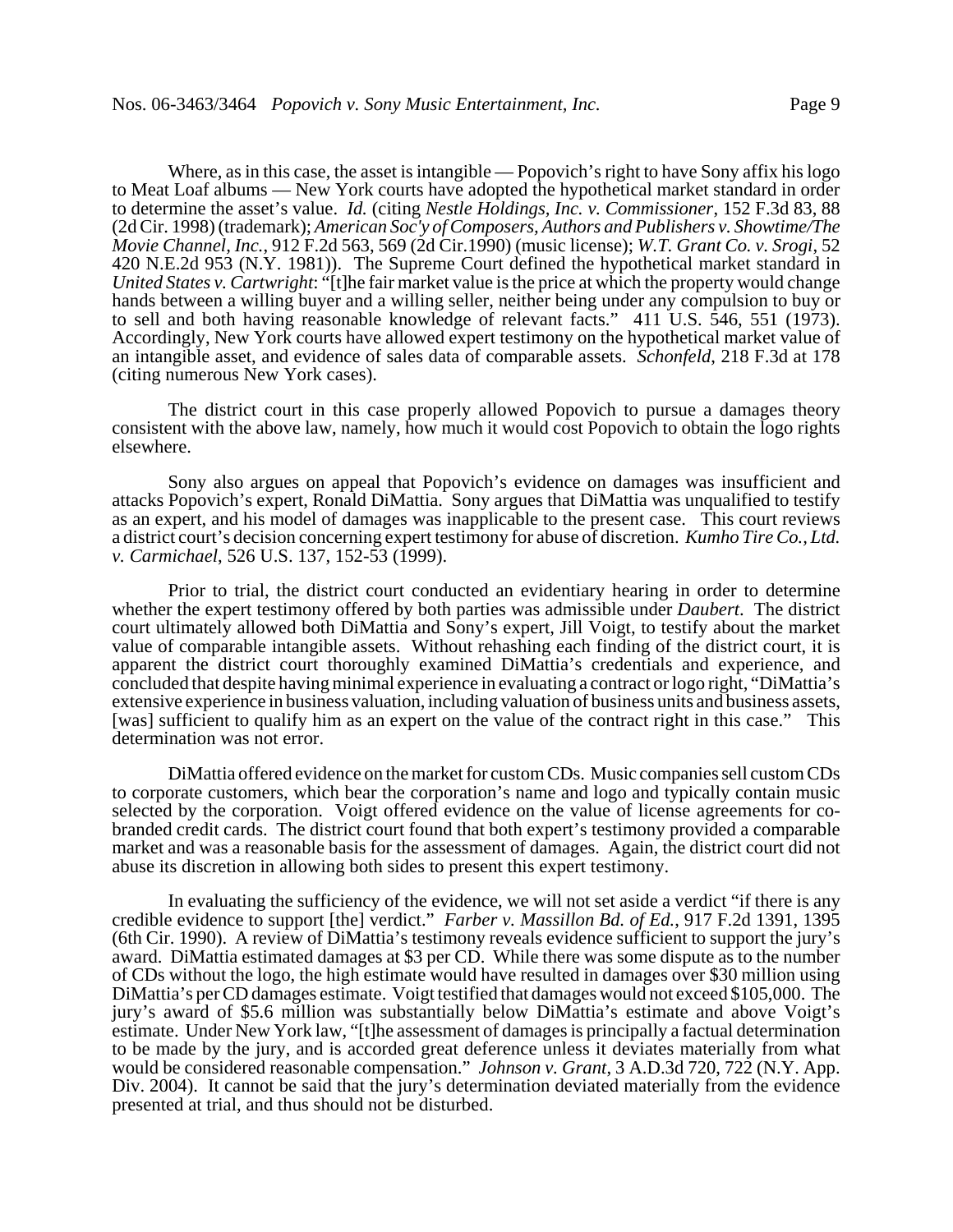### *D. Does the geographic limitations clause of the 1977 Agreement unambiguously apply to the 1998 Settlement Agreement's logo obligation?*

The district court ruled during discovery that the geographic limitations clause contained in paragraph 7.05 of the 1977 Agreement applied to all of Sony's logo obligations under both the 1977 and 1998 Agreements. This ruling begs the question why the district court determined that one clause of paragraph 7.05 — the remedies limitation — does not apply to any new logo obligations under the 1998 Agreement, while another clause of paragraph  $7.05$  — the geographic limitation applies to all logo obligations under the 1998 Agreement. More perplexing is what Popovich is seeking by appealing this issue. Nowhere does Popovich identify what relief he is seeking, and it would be an interesting strategic move to request a new trial after winning a \$5.6 million jury verdict.

Nevertheless, we review the district court's decisions on discovery matters for an abuse of discretion. *Green v. Nevers*, 196 F.3d 627, 632 (6th Cir. 1999) ("Rulings concerning the scope of discovery are generally reviewed for abuse of discretion."). "An abuse of discretion occurs when the district court relies on clearly erroneous findings of fact, . . . improperly applies the law, . . . or . . . employs an erroneous legal standard. No error in the admission or exclusion of evidence is ground for reversal unless refusal to take such action appears to the Court to be inconsistent with substantial justice." *Surles ex rel. Johnson v. Greyhound Lines, Inc.*, 474 F.3d 288, 296 (6th Cir. 2007) (internal citations and quotation marks omitted).

The question before us is whether the district court abused its discretion when it ruled that discovery would be limited to the sale of Meat Loaf albums in the countries delineated in the geography limitation clause of paragraph 7.05 of the 1977 Agreement. Reviewing the district court's early discovery decision in light of its later determination on summary judgment does reveal an inconsistency.

Paragraph 7.05 of the 1977 Agreement provides the following:

CBS agrees that with respect to phonograph records comprised exclusively of an Artist's performances recorded hereunder and released during the term hereof, it will accord you a standard production credit in any full page trade advertisement relating solely to such records placed by CBS in the United States and on labels of disc albums and singles, and, to the extent that (i) space shall reasonably permit, and (ii) CBS shall afford such credit to the majority of CBS' associated labels, the labels of tape Albums, and on jackets of disc Albums in the United States, Canada, the United Kingdom, France, Germany, Italy, Spain, Japan and Australia, and such labels and jackets shall contain your distinctive trademark or logo, as such trademark or logo is approved by CBS (the "Mark"); provided however, that the size of such Mark and the particular area on such label or jacket or advertisement onto which CBS places such Mark shall be determined solely by CBS.

Popovich argues that this geographic limitation applies only to the logo obligations on labels of tape Albums and jackets of disc albums, but not the labels of disc albums and singles, which are delineated earlier in paragraph 7.05. He bases this argument on his reading of the 1982 Agreement, which he says simply rehashes the 1977 Agreement, but is more helpful because it breaks out paragraph 7.05 into subsections. We find this argument misleading, as paragraph 7.05 in the 1982 Agreement appears to substantively change the 1977 Agreement, and is not simply a carbon copy. Sony argues that not only is the 1977 Agreement controlling, it is unambiguous that geographic limitation applies to all of Sony's logo obligations.

Regardless whether paragraph 7.05 is unambiguous with regard to Sony's logo obligations under the 1977 Agreement, using the district court's reasoning on summary judgment, it is at least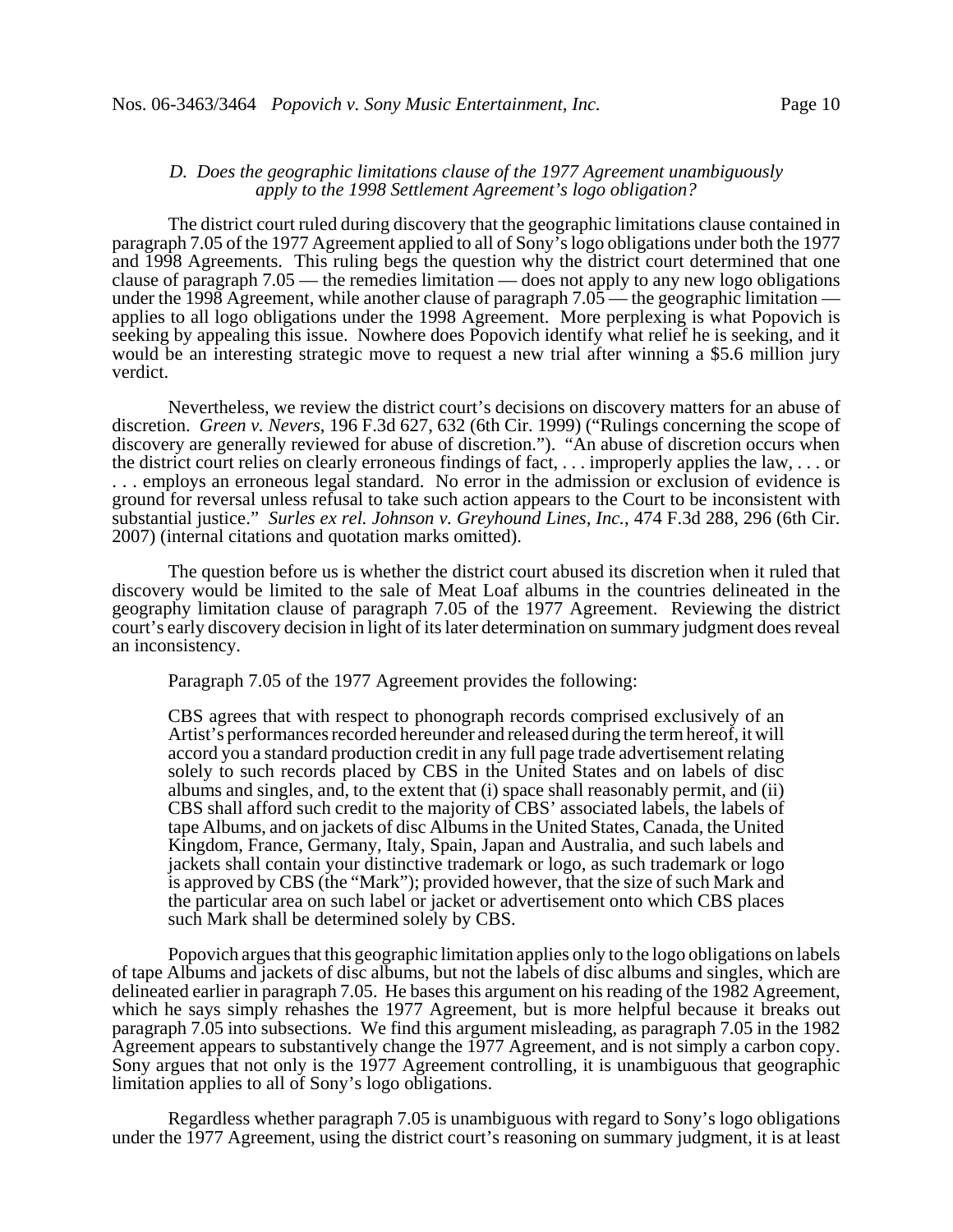ambiguous as to whether paragraph 7.05's geographic limitation applies to any new logo obligations contained in the 1998 Agreement. Accordingly, we reverse the district court's decision restricting discovery to the geographic limitation contained in the 1977 Agreement. On remand, we instruct the district court to determine the limited issue of whether the geographic limitation applied to new logo obligations created by the 1998 Agreement in light of its summary judgment rulings. This preserves the jury's verdict concerning Sony's obligation in the eight countries delineated in the geographic restriction, but allows Popovich to pursue damages for any possible breach by Sony outside of those eight countries.

### *E. Did the district court err in denying prejudgment interest to Popovich?*

Popovich filed a post-trial motion seeking both pre-judgment and post-judgment interest at the New York statutory rate of nine percent. The district court denied any pre-judgment interest. Popovich appeals that ruling. Because the district court's decision denying Popovich's request for pre-judgment interest is a question of law, *see Grobe v. Kramer*, 33 N.Y.S.2d 901, 904 (N.Y. Sup. 1942), this court's review is *de novo*.

Prejudgment interest is recoverable as of right under New York's prejudgment interest statute, New York C.P.L.R. § 5001(a). *See Hilord Chem. Corp. v. Ricoh Elec., Inc.*, 875 F.2d 32, 39 (2d Cir. 1989). "However, New York law also provides that where there is a possibility that the jury award already allowed interest, no further prejudgment interest can be recovered on the verdict." *Trademark Research Corp. v. Maxwell Online, Inc.*, 995 F.2d 326, 342 (2d Cir. 1993) (citing *Men's World Outlet, Inc. v. Estate of Steinberg*, 101 A.D.2d 854, 855, (N.Y. App. Div. 1984) (reversing grant of statutory prejudgment interest because of possibility, raised by trial court's jury charge as to interest, that the jury already allowed interest).

The district court, in its order denying Popovich's post-trial motion for pre-judgment interest, reasoned that the jury award adequately compensated Popovich. This was based on the fact that the damages awarded were based on estimates of current, not historical, prices, and that the jury was instructed to place Popovich in as good a position as he would have been had Sony performed. To award Popovich over \$3 million in interest on top of the over \$5 million in damages would be a windfall and a penalty, according to the district court, "and would put [Popovich] in a better position than [he] would have been had the contract been fully performed."

Popovich argues that New York C.P.L.R. § 5001 is mandatory, and requires a court to award pre-judgment interest in a breach of contract case such as this. Popovich further posits that the cases relied on by the district court are outliers, and that the majority of New York courts have found section 5001 mandatory and automatically awarded pre-judgment interest.

The district court relied on *Kassis v. Teachers' Ins. and Annuity Assn.*, 13 A.D.3d 165, 165- 66 (N.Y. App. Div. 2004), and *Bamira v. Greenberg*, 295 A.D.2d 206, 207 (N.Y. App. Div. 2002). Both of those decisions denied pre-judgment interest because both juries' damages awards were based on present value, rather than the value at the time of breach and the jury instructions were clear that the plaintiff should be made whole by putting him in the same position he would have been had defendant complied with his contractual obligations. Both decisions held that to award plaintiffs pre-judgment interest in these circumstances would constitute an unwarranted windfall.

We find the district court's decision persuasive. Had the estimates of damages at trial been calculated from the date of each of Sony's alleged breaches, pre-judgment interest from those dates would have been warranted. However, the estimates were based on present value estimates of damages, which presumably have risen with inflation over time. *See Bamira*, 295 A.D.2d at 207. To award additional interest on top of such an award would amount to a windfall to Popovich and a penalty to Sony. Additionally, instead of developing separate damage figures relative to various dates on which logos were omitted, Popovich completely combined the information in a way that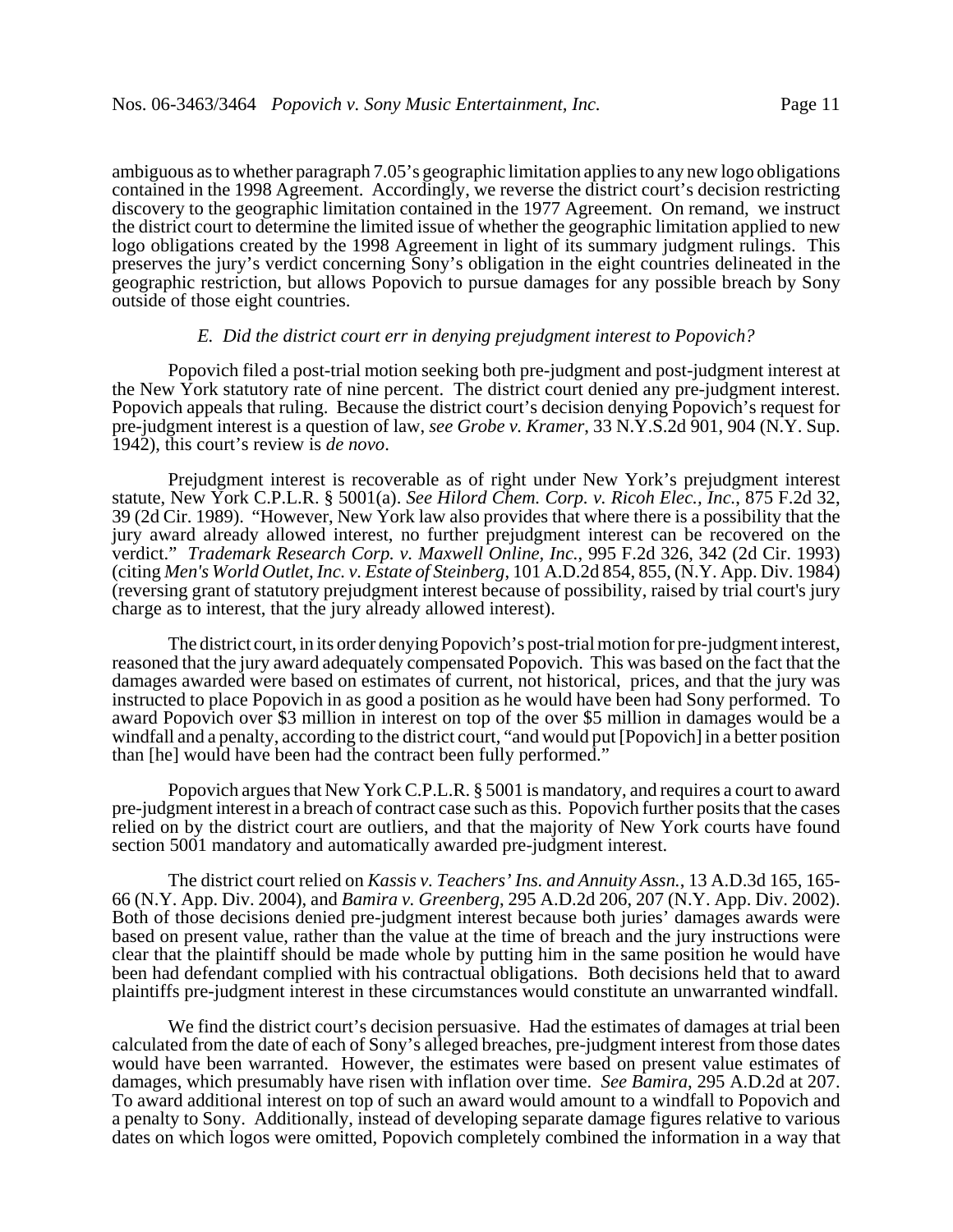would make calculating pre-judgment interest impossible. The district court's conclusion, based on the jury instructions, the testimony at trial, and the methodology of the damages experts, that Popovich was fully compensated, was not in error.

# III.

Based on the foregoing analysis, we affirm the jury's verdict and the district court's determinations on summary judgment and judgment as a matter of law. We also affirm the district court's denial of Popovich's motion for pre-judgment interest. We reverse the district court's limitation of discovery to the eight nations outlined in the 1977 agreement and remand for further proceedings consistent with this opinion.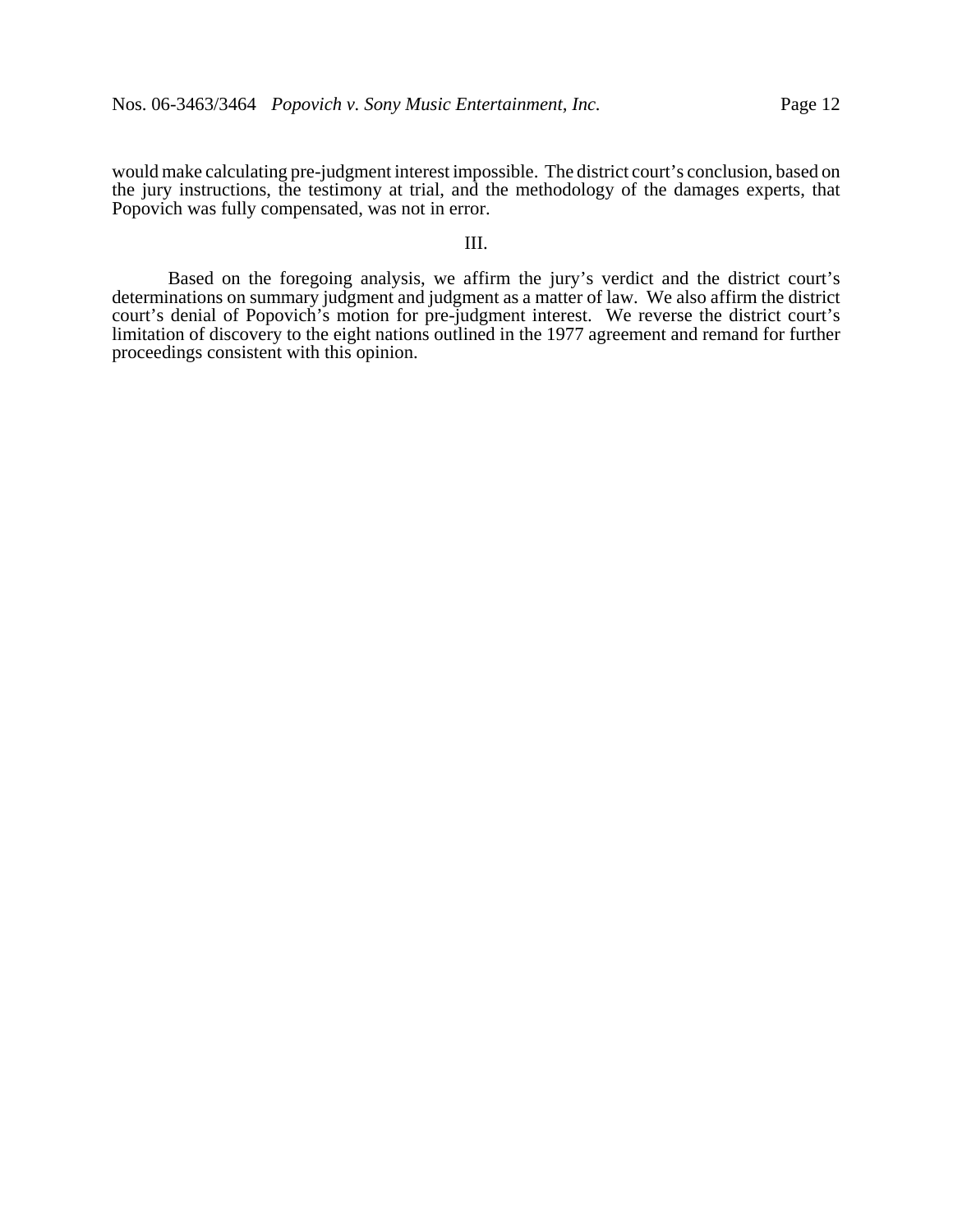# **DISSENT \_\_\_\_\_\_\_\_\_\_\_\_\_\_\_\_\_**

**\_\_\_\_\_\_\_\_\_\_\_\_\_\_\_\_\_**

RALPH B. GUY, JR., Circuit Judge, dissenting. I respectfully dissent. I would vacate the jury verdict and remand for entry of judgment in favor of Sony, because the original contract precluded Popovich from obtaining damages for Sony's partial failure to perform its promise regarding plaintiff's logo. As a result, there is no need to address the issues raised in Popovich's cross-appeal. Since the court's opinion sets forth the facts in some detail, they will not be repeated here.

**I.**

#### **A. The Limitation of Remedies Clause**

The crux of this appeal is whether the limitation of remedies contained in paragraph 7.05 of the 1977 agreement precludes Popovich from recovering damages. The district court decided that the remedy limitation applied only to CBS's obligations under paragraph 7.05 of the 1977 agreement, and not to any new obligations created by the 1998 settlement agreement because the phrase "this paragraph 7.05" limited the clause to only obligations created by paragraph 7.05. Consequently, the district court allowed Popovich to pursue money damages for Sony's failure to comply with logo obligations required only by the 1998 settlement agreement. Sony argues that (1) the limitation on remedies applied to obligations arising out of both the 1977 agreement and the settlement agreement, or alternatively (2) no new obligations were created by the 1998 settlement agreement because the settlement agreement merely reconfirmed Sony's preexisting legal obligation regarding the CIR logo.

The parties raised this issue in motions for summary judgment and in motions for judgment as a matter of law. "In cases where an appellant made a Rule 56 motion for summary judgment that was denied, reiterated those same arguments in a Rule 50(a) motion at the close of evidence that was also denied, lost in front of a jury, and then renewed its arguments in a rejected Rule 50(b) motion after the entry of judgment, we will review only the denial of the Rule 50(b) motion." *Barnes v. City of Cincinnati*, 401 F.3d 729, 736 (6th Cir.), *cert. denied*, 126 S. Ct. 624 (2005). We review *de novo* a denied motion for a Rule 50 judgment as a matter of law*. Id.* "Judgment as a matter of law may only be granted if, when viewing the evidence in a light most favorable to the non-moving party, giving that party the benefit of all reasonable inferences, there is no genuine issue of material fact for the jury, and reasonable minds could come to but one conclusion in favor of the moving party." *Id.*

The 1977 agreement and 1998 settlement agreement provide that they are to be interpreted according to the laws of the State of New York. The construction and interpretation of a contract is a question of law for the court. *W.W.W. Assocs. v. Giancontieri*, 566 N.E.2d 639, 642 (N.Y. 1990). The court must determine if the contract is ambiguous. *Id.* If no ambiguity exists, the court must interpret the contract. *Pedersen v. Stockard S.S. Corp.*, 51 N.Y.S.2d 675 (App. Div. 1944). If an agreement sets forth the parties' intent clearly and unambiguously, the court may not consider extrinsic evidence to determine the parties' contractual obligations. *Greenfield v. Philles Records, Inc.*, 780 N.E.2d 166, 170 (N.Y. 2002). The "reasonable expectation and purpose of the ordinary business[person] when making an ordinary business contract serve as the guideposts to determine intent." *Uribe v. Merchants Bank of N.Y.*, 693 N.E.2d 740, 743 (N.Y. 1998) (internal quotation marks and citations omitted). Moreover, the contract must be read as a whole, with every part interpreted to give effect to the contract's general purpose. *Westmoreland Coal Co. v. Entech, Inc.*, 794 N.E.2d 667, 670 (N.Y. 2003).

"When a term or clause is ambiguous, 'the parties may submit extrinsic evidence as an aid in construction, and the resolution of the ambiguity is for the trier of fact.'" *Geothermal Energy*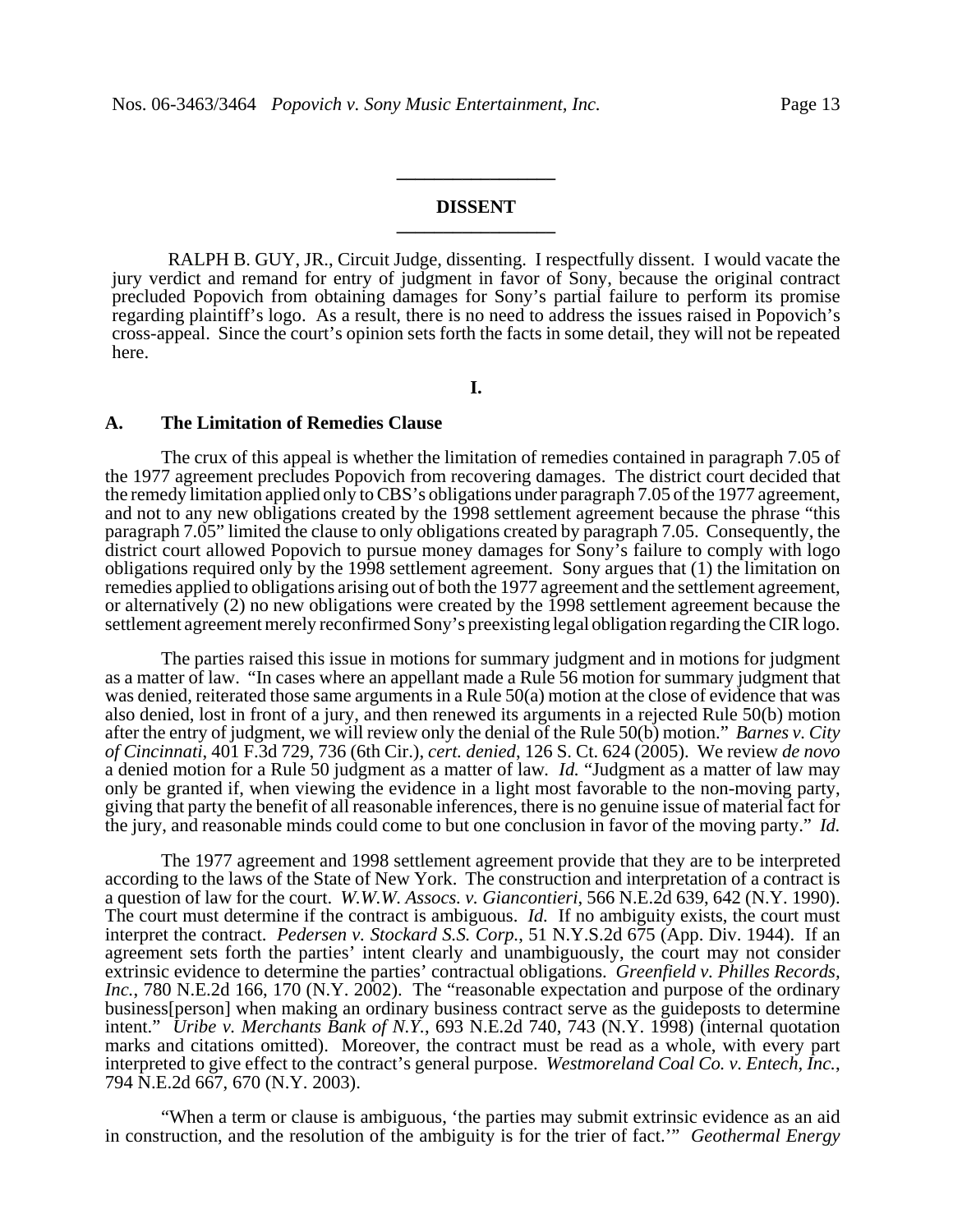*Corp. v. Caithness Corp.*, 825 N.Y.S.2d 485, 489 (N.Y. App. Div. 2006) (quoting *Pellot v. Pellot*, 759 N.Y.S.2d 494, 497 (N.Y. App. Div. 2003)).

"Whether multiple writings should be construed as one agreement depends upon the intent of the parties." *Commander Oil Corp. v. Advance Food Serv. Equip.*, 991 F.2d 49, 52-53 (2d Cir. 1993). The intent of the parties is usually a question of fact reserved for the jury. *Rudman v. Cowles Commc'ns, Inc.*, 30 N.Y.2d 1, 13 (1972). "But if the documents in question reflect no ambiguity as to whether they should be read as a single contract, the question is a matter of law for the court." *TVT Records v. Island Def Jam Music Group*, 412 F.3d 82, 89 (2d Cir 2005), *cert. denied*, 126 S. Ct. 2968 (2006).

The settlement agreement specified that "[e]xcept as otherwise provided in [this settlement agreement], the parties expressly ratify and confirm in all respects the January 1977 Agreement and each and every provision thereof." It is true that the settlement agreement does not use the term "incorporate" to express its relationship with the 1977 Agreement and does not mention paragraph 7.05 specifically. Nevertheless, the terms "ratify" and "confirm," together with the broad language immediately following ("each and every provision"), leave no doubt in my mind that the parties intended for the settlement agreement and the 1977 agreement to be interpreted in conjunction with each other. I read the 1977 agreement as unchanged by the settlement agreement except where the settlement agreement expressly amends or modifies the 1977 agreement.

The conclusion that paragraph 5 of the settlement agreement must be read together with the 1977 agreement does not resolve the more difficult issue of whether paragraph 5 of the settlement agreement replaced, modified, expanded, or left untouched paragraph 7.05 of the 1977 agreement. The district court decided that the settlement agreement was ambiguous as to whether it added new logo obligations, such as placing the logo on CDs and on compilation albums.<sup>1</sup> To the extent that the settlement agreement did create new obligations, the district court decided that the limitation of remedy clause did not apply to those new obligations. Sony argues that the settlement agreement did not create new obligations, and even if it did, the limitation on remedies clause applies to the new obligations as well as the old.

I turn to the second argument first, because if Sony is correct, there is no need to decide the first issue. The district court reasoned:

The court notes, however, that the remedy limitation unambiguously applies only to CBS' obligations under paragraph 7.05 of the 1977 Agreement, and not to obligations under other paragraphs of the 1977 Agreement or to new obligations under any future agreements. The text specifically covers failure to comply with "obligations pursuant to **this** paragraph 7.05." (1977 Agreement, ¶ 7.05.) (emphasis added). The presence of the word "this" emphasizes that the remedy limitation applies only to one specific paragraph of one specific agreement.

The district court also determined that it was required to conduct "an independent reading of the 1977 and 1998 Agreements to determine whether they are ambiguous as to remedy" and "the 1998 Logo Requirement does not contain any remedy-limiting language, nor does it reference the 1977 Agreement by name."

The district court did not interpret the two agreements together, as it should have done, when deciding whether the limitation of remedies clause applied to any new obligations created by the settlement agreement. The limitation of remedies clause is not mentioned in the settlement

<sup>&</sup>lt;sup>1</sup>A compilation album is an album comprised of master recordings from more than one artist.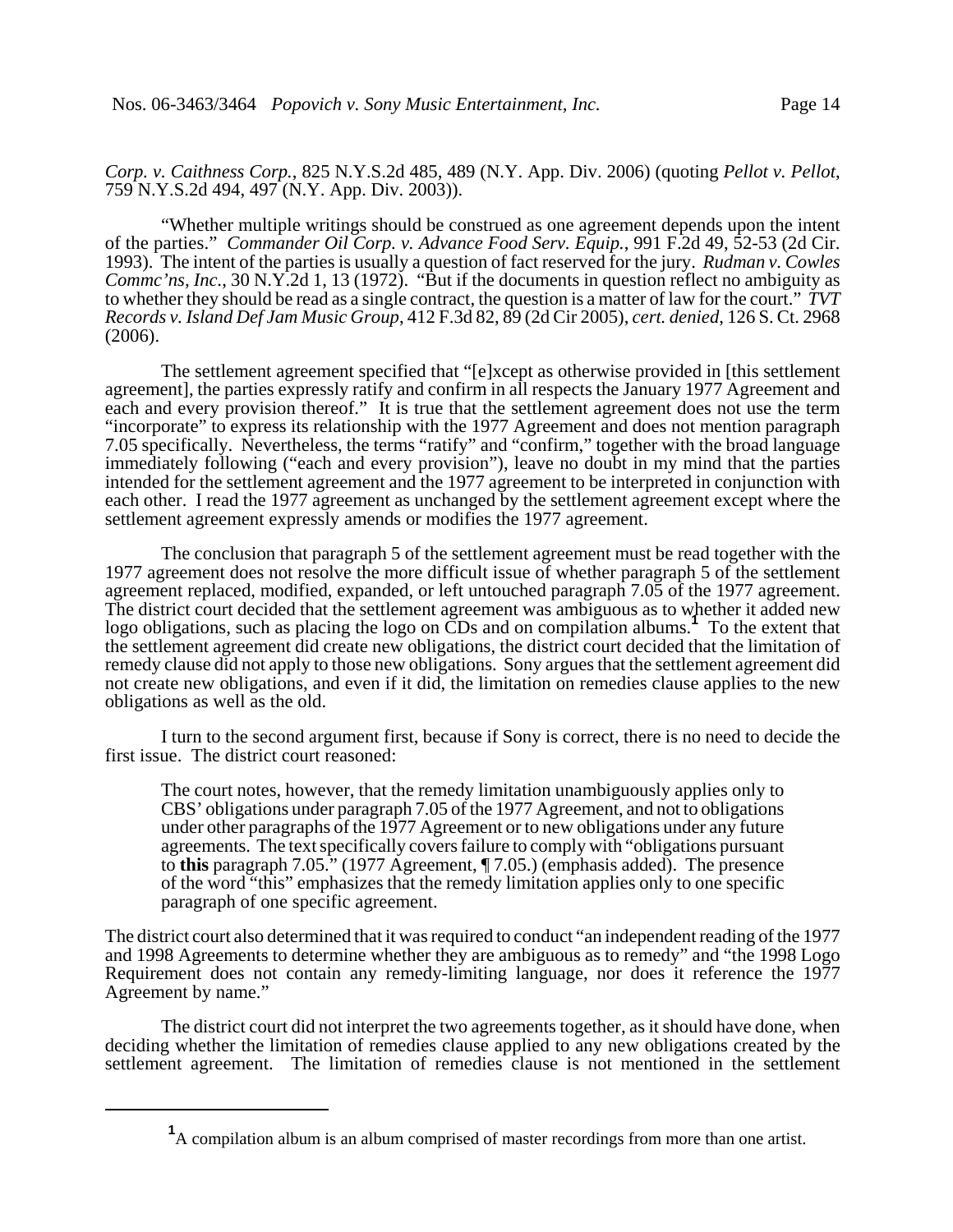agreement, a strong indication that the parties intended for it to remain in effect. I read paragraph 5 of the settlement agreement as modifying paragraph 7.05 of the 1977 agreement, either by clarifying Sony's existing obligations or by creating new obligations as to the type of product to which the logo obligation attached, but not replacing 7.05 in its entirety and not displacing the remedy limitation clause.

In reaching the opposite conclusion, the district court placed undo emphasis on the phrase "this paragraph." Since paragraph 5 of the settlement agreement, at most, modified paragraph 7.05, paragraph 5's modifications could reasonably be viewed as having become a part of paragraph 7.05, and therefore "this paragraph" includes the obligations created in paragraph 7.05 as modified by paragraph 5 of the settlement agreement. Moreover, paragraph 7.05 was the only paragraph in the agreement to address logo issues, so limiting damages for violations of "this paragraph" is most reasonably interpreted as distinguishing the limited remedy available for breaches of logo-related obligations from breaches arising from other subject matters in the contract.

The settlement agreement demonstrates that Popovich knew how to utilize the opportunity created by the settlement agreement to change unfavorable terms of the 1977 agreement by doing so expressly. Under the 1977 agreement, the agreement could not be changed or terminated "except by an instrument signed by an officer of CBS." The settlement agreement expressly modified that provision by replacing the quoted language with "except by an instrument signed by both parties." The absence of any express language modifying the remedy limitation clause unambiguously indicates that the parties did not intend to create new remedies if Sony failed to correctly place the CIR logo on Meat Loaf products.

# **B. Equitable Arguments**

Popovich contends that even if the limitation on remedies clause does apply generally, the court should not enforce the clause to prevent him from collecting damages because of (1) Sony's intentional conduct, (2) Sony's breach of the covenant of good faith and fair dealing, and (3) judicial estoppel.

# **1. Intentional Conduct**

Popovich contends that the limitation of remedies clause should apply only to inadvertent mistakes, not intentional conduct, based on the testimony of Gary Casson, who testified that the clause is boilerplate in the music industry to protect record companies from inadvertent mistakes. New York courts enforce limitation of liability clauses despite one party's argument that it should not be enforced because the breach was intentional. *See Metro. Life Ins. Co. v. Noble Lowndes Intern., Inc.*, 643 N.E.2d 504, 507 (N.Y. 1994). In *Metropolitan Life*, the New York court explained that a limitation on liability is an allocation of risk to which both parties agree, and courts should let the parties lie in the bed they made. *Id.* (citing 5 Corbin, Contracts, § 1068, at 386). Professor Corbin notes exceptions for contracts of adhesion and breaches that are also tortious—neither of which is the case here. *Id.* Even assuming there is case law to support this legal theory, it is not clear that any breach was intentional.

### **2. Covenant of Good Faith and Fair Dealing**

Popovich argues that the covenant of good faith and fair dealing prevents Sony from enforcing the limitation of remedy clause. A covenant of good faith and fair dealing is implied in every contract under New York law. *Dalton v. Educ. Testing Serv.*, 639 N.Y.S.2d 977, 979 (N.Y. 1995). Part of the duty of good faith is an obligation to perform in a timely manner. *Steinman v. Olafson*, 149 N.Y.S.2d 31 (N.Y. App. Div. 1955). As Popovich states in his own brief, however, a separate action may be brought for failure to comply with the separate obligation to render timely performance. *Truglia v. KFC Corp.*, 692 F. Supp. 271, 276-77 (S.D.N.Y. 1988). Popovich argues